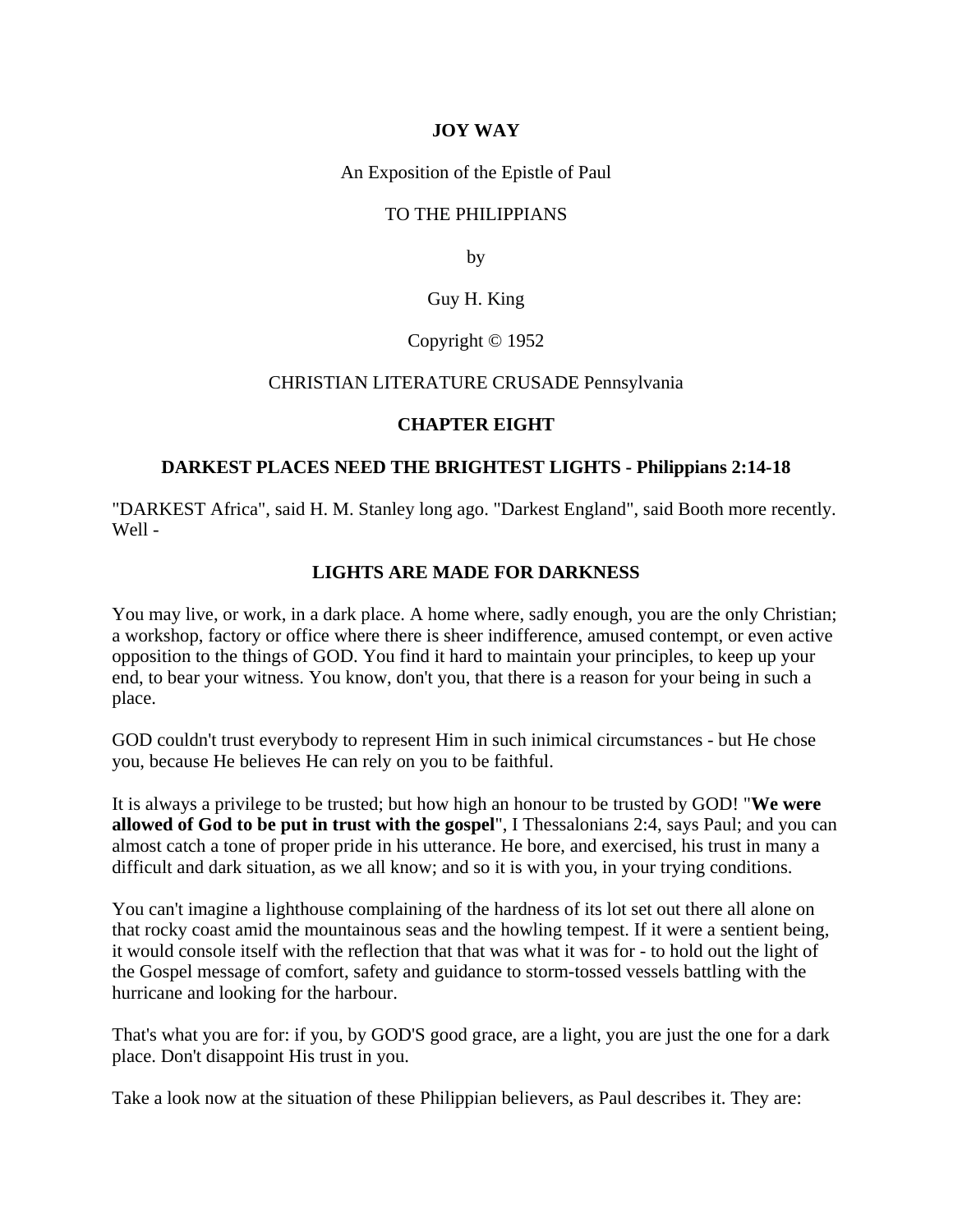(i) "**In the world**" (15). It is a darksome place to live the Christian life in. At the best of times it has an unfriendly atmosphere about it; and it is, of course, along with the flesh and the devil, one of the three sources of our temptation.

In the New Testament, "**the world**" holds a moral significance, and, in this sense, is used to stand for all that is not of GOD. A worldly Christian is as a ship that has sprung a leak and allowed the sea to get in. All's well with the ship in the sea; all's ill when the sea is in the ship. The Christian is left here "**in the world**", John 17:11, 15: trouble begins when he allows the world to get into him.

That's how it was with one of Paul's erstwhile friends, "**Demas hath forsaken me, having loved this present world**", II Timothy 4:10. So, you see, the world is materially a location, but morally a lure.

Observe this further description of the Philippian church.

(ii) "**In the midst of a crooked and perverse nation** [generation]" (15) So these particular Christians were also in a dark spot. The spiritual life is not going to be easy for them either. I don't suppose your difficulties and problems are so exacting as were theirs.

A "**crooked**" people - they were not straight, they couldn't think straight, act straight, go straight. Proverbs 2:15, tells of people "**whose ways are crooked**".

The whole multitude of the Philippian neighbours was in that case - "**we have turned every one to his own way**", Isaiah 53:6, would be a perfect description of them. A "**perverse**" people distorted, as the word means: they were not only out of straight, but out of shape.

Like this early Christian age, how distorted are our own times:

- the distorted view of GOD, as of a placid easy-going father who will not punish sin;

- the distorted view of Scripture, as of a book, very remarkable certainly, but only of human authorship and authority;

- the distorted view of moral values, as of things and thoughts now out-of-date in a free, promiscuous age;

- the distorted view of pleasure, as if speed, and "shows", and silver were the prime necessities of life.

"**Perverse nation**", says the Master, in Matthew 17:17; "**speaking perverse things**", says the disciple, in Acts 20:30. What a condition of things - men, and minds, and moments of darkness: just what lights are made and meant for!

### **LIGHTS ARE SUBJECT TO INFLUENCE**

There are things that help, and things that hinder. Of course, if we are not "**sons of God**" (15), there is no light at all in our souls, and we cannot be as lights to others. Unless, and until, we have entered into the family of GOD we have not really begun to live in the Scriptural and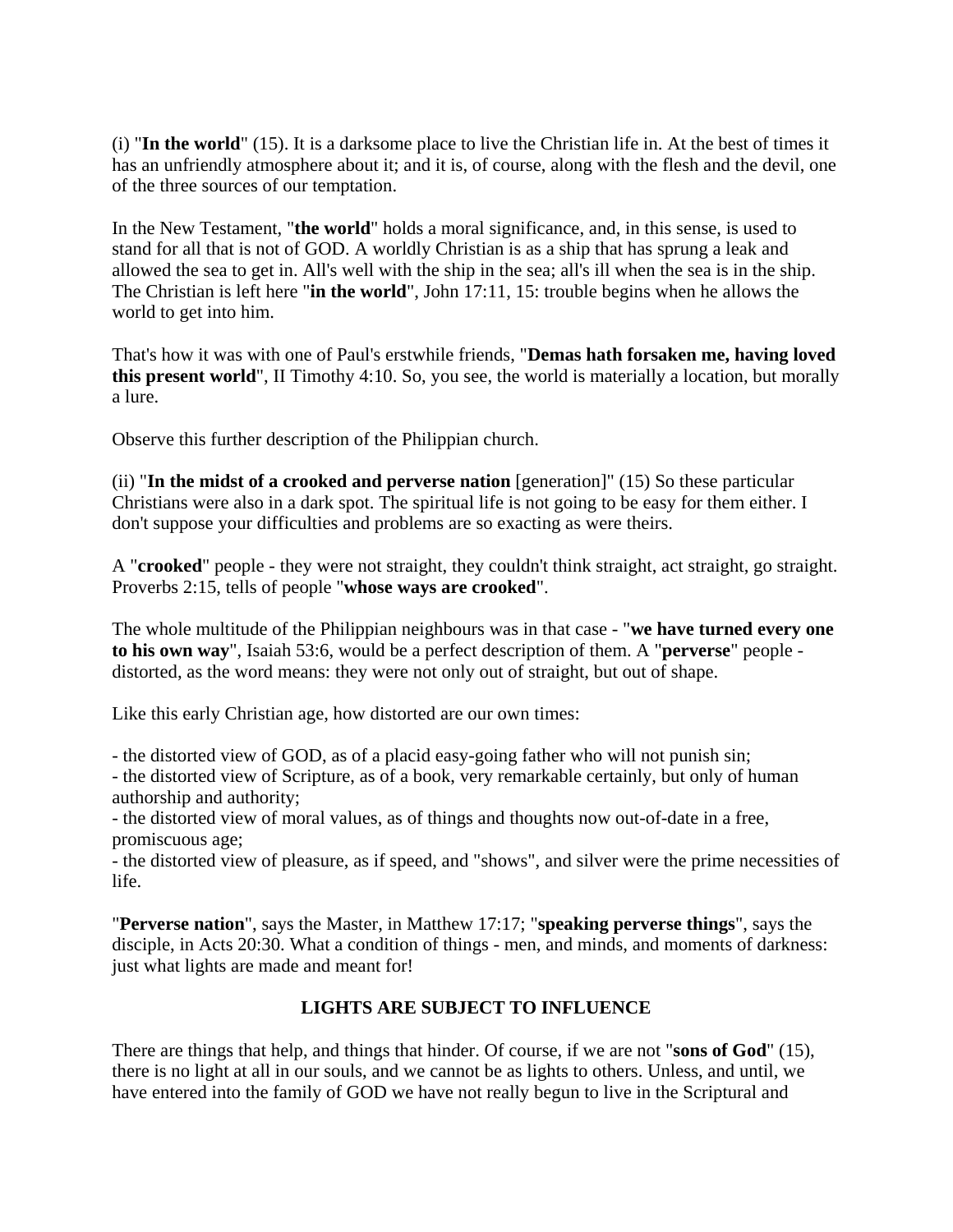eternal sense, whatever our other accomplishments may be. That was what astonished Nicodemus at his night interview with JESUS.

This highly educated, civil and ecclesiastical leader, and good-living man, come to discuss the new doctrine of this New Teacher, is suddenly held up, at the outset of the conversation, and challenged with the devastating statement that he had not yet begun - "**Ye must be born again**", John 3:7.

It seems that he did thus begin that night - judging from his shy remark in 7:50, and his open action in 19:39.

Have you begun?

Well now, on *the Hindering side* - "**murmurings and disputings**" (14): the inward and the outward respectively, the veiled and the open, probably in relation to GOD; "the moral and the intellectual rebellion against GOD" says Lightfoot.

There is doubtless a reference here to the murmurings of the children of Israel, Numbers 20:2; 21:5. "**Neither murmur ye, as some of them also murmured**", I Corinthians 10:10. There can be no red light unless there is perfect alignment and adjustment with Him. Do you think there is some hint of this in the Master's saying in John 8:12 - "**I am the Light of the World, he that followeth Me shall not walk in darkness, but shall have the light of life**."

Let me suggest an allusion. On a clear night, you look up into the sky and say to your friend, "How brightly the moon is shining." You should say, of course, "How brightly the sun is shining", for the moon has no light of her own. She is only reflecting the light of the sun. You can't see it, for the sun has long since "gone down"; but the moon keeps her face to that light, and so walks in the light.

If she were, by a fraction, to turn her face away - any "**murmurings and disputings**" - there would be no light.

Transfer all this to our Lord's words. He is that Sun - "**the Sun of Righteousness**", Malachi 4:2; we are that Moon, a luminary in the dark place; as we "follow" in the Sun's track and orbit, with undeviating obedience, "**without murmurings and disputings**", we catch the Light and convey it to a darkling world.

Thus "**we all, with open** [unveiled] **face beholding . . . the glory of the Lord, are changed into the same image from glory to glory**", II Corinthians 3:18 - Only let all the glory be ascribed, not to us, but to Him: not "How bright the Moon is", but "How bright the Sun is"!

Very well then, no "**disputings**" - no cross-purposes.

And next, *on the Helping side* - "**blameless and harmless... without rebuke**" (15). Plummer suggests that these three negative adjectives should be understood to mean:

- free from blame,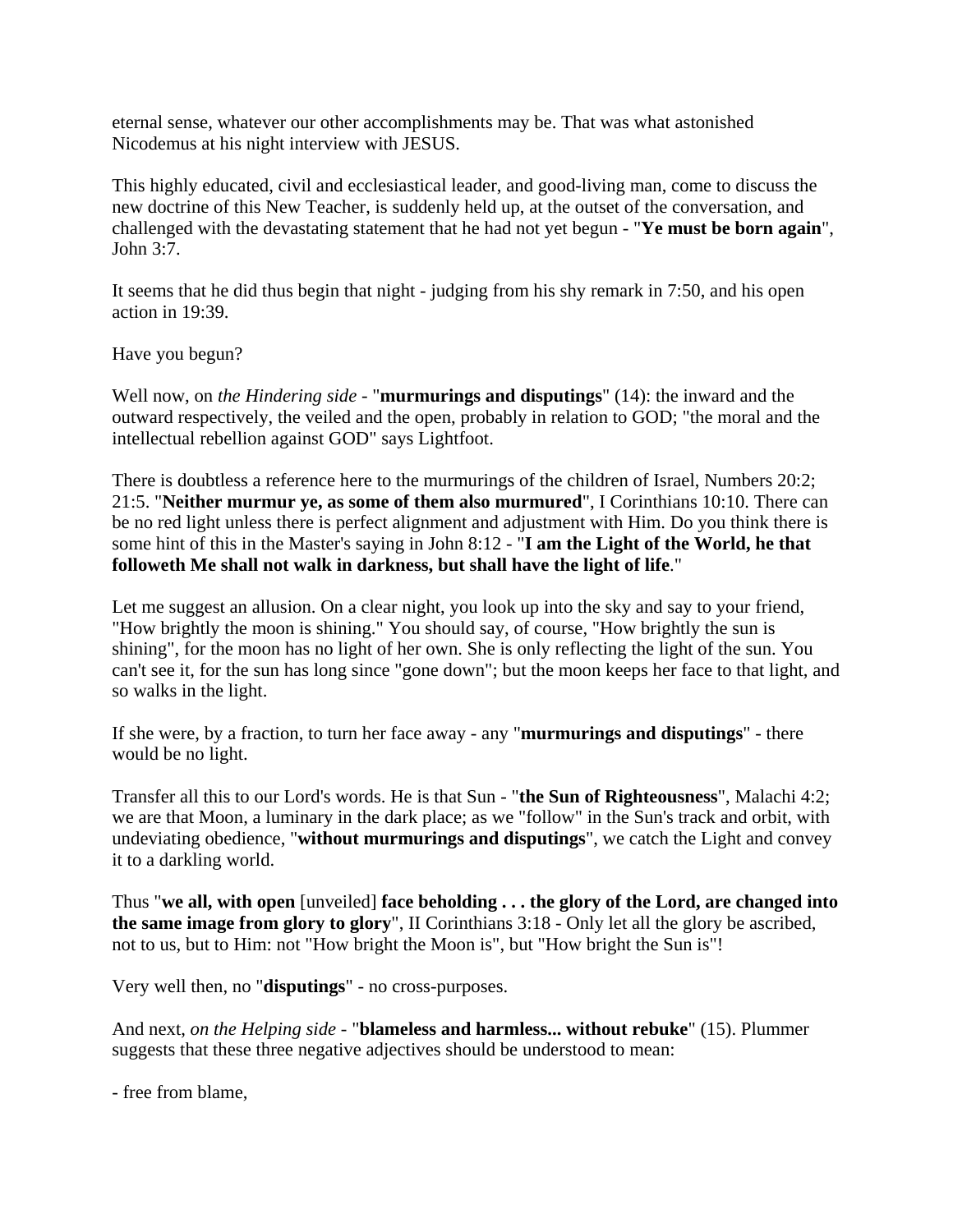- free from adulteration,
- free from blemish.

The lights of Paul's day would be derived from oiled wicks; and if you are old enough to have had experience of oil lamps, you will remember how the light was dimmed and impeded by those excrescenses that sometimes adhered to the wick - and how the light leaped to its proper brightness when the wick was trimmed.

To be free of all adhesions of the evil is such a help towards the bright light of Christian testimony.

Do you remember that wonderful picture of the living Lord "**in the midst of the seven candlesticks**," Revelation 1:13 - that is, the seven churches, most of whose wicks are seen, in chapters 2 and 3, to be cluttered with moral and spiritual accretions, dimming their light.

So we observe this "**one like unto the Son of Man**" trimming the lamps. That same Lord JESUS would so readily trim our light, too, if we gave Him the chance. What a help that would be - no impediments.

We have heard talk of spots on the sun: let there be no spots on you!

## **LIGHTS ARE BEARERS OF BLESSING**

Where there are no lights there are always possible dangers, and often there is sin. Recall that startling disclosure of certain evil hearts, in John 3:19, "**This is the condemnation, that light is come into the world, and men loved darkness rather than light, because their deeds were evil**."

Think of that horseriding messenger traversing an unfamiliar coast road with a most important communication, at dead of night, who, in a sudden flash of lightning, finds that he is on the very edge of a precipitous cliff - what a blessing was that brilliant light.

Think of that lonely, wounded soldier, returning to consciousness, miserably lost, out on the South African veldt: he has a compass in his pocket, but it is useless, because he can't see it in the black darkness; then he observes a tiny light seemingly approaching him; yes, it is a wee glow-worm, by whose light he is just able to read his compass and eventually to find his way to the English lines - what a blessing was that little light.

You and I, my reader, whether great or little lights, what a help we might be "**in the world**", if only we would shine - aiding some to see, and escape, the dangerous precipice of sin, aiding others wounded and lost in sin to find their way home to GOD. Oh, the joy of being a light like this.

Our Lord said, "**I am the light of the world**", John 8:12, as we saw just now. He also said, "**Ye are the light of the world**", Matthew 5:14. What a privilege! It is His light that we get into ourselves, and then give out to others. It isn't always easy; but what a happiness!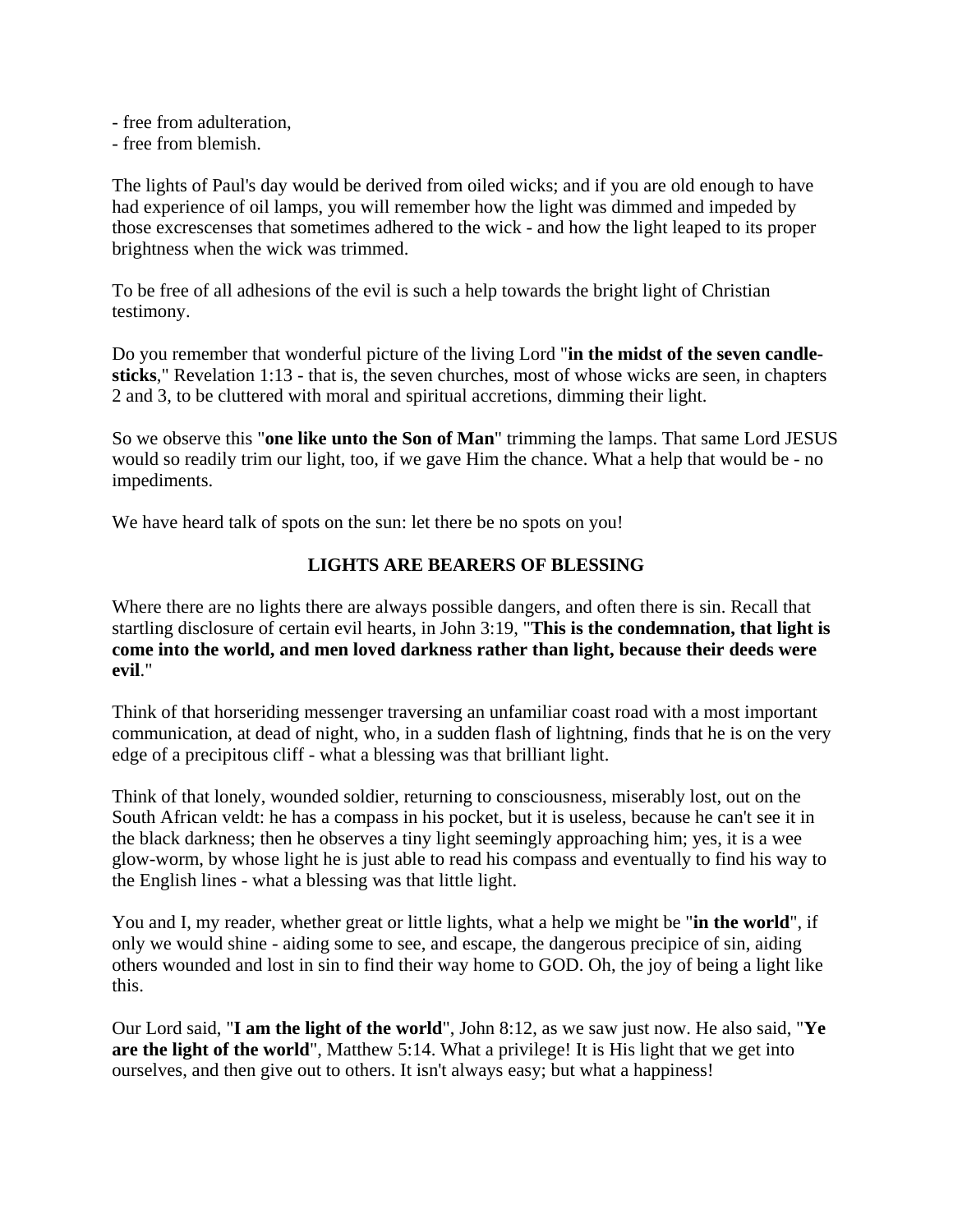Our passage describes it as "**Holding forth the word of life**" (16) - which changes the metaphor, but not the meaning.

"**Holding forth**", or just as easily "holding out", as if offering a gift. What an offer is this that we are entrusted with; what a responsibility is thereby ours; what a mixed reception it will meet with; what a variety of ways in which it can be proffered.

This "**word of life**" is but another name for the light; for remember Psalm 119:105, "**Thy word is a lamp unto my feet, and a light unto my path**."

On a certain ocean liner, a passenger was lying in his cabin seriously ill. One dark night he heard a cry "Man overboard", and while sensitive to all the excitement and hurry, he was too unwell to give any help.

One of the difficulties was that they could not see the man.

All of a sudden, however, a light shone out through the glass of a port-hole. It happened to fall full on the struggling man in the water, so that they were able to throw him a life-belt and then go to his rescue.

Whence came that light? From the sick man, who, feeling so distressed at his incapacity to help, managed to crawl out of his bunk, take the lantern down from the wall, and place it where it could shine forth.

Imagine his joy when he learned that it was he and his lantern that had saved the man. What a light was that man, what a light was that lantern. If we would be lights shining for souls drowning, not in the sea, but in sin, we shall do it best by knowing, by using, and by living the lantern of GOD'S word.

# **LIGHTS HAVE FIRST TO BE LIT**

This is, I think, what lies behind the rest of our verse 16 - that Paul looks forward to rejoicing at the judgment seat of CHRIST, when the Christian's work shall be estimated, I Corinthians 3:13, that his own work shall prove to have been not as a lost race, nor as lost labour, that it shall appear that he had been GOD'S light to light these Philippian lights that were to "**shine as lights in the world**".

Paul had set them alight. That is generally GOD'S way: nearly always He uses human instruments. And some times it is lesser lights that light larger lights - matches ignite torches. What a torch Peter was: it was the smaller Andrew that set a match to him. John 1:42. What a torch Nehemiah became: it was the almost unknown Hanani that set him aflame, Nehemiah 1:2. Have you heard of that torch, C. H. Spurgeon?

Yes, but have you known the name of the match, that old lay preacher that winter's morning in the Colchester chapel? Have you ever heard of a Mr. Kimball? You should have, for his name is well known in Heaven - he was only a match, but he set a great torch alight, Dwight L. Moody. You will have heard of Maria Millis? No? Well, have you heard of the Earl of Shaftesbury? Yes,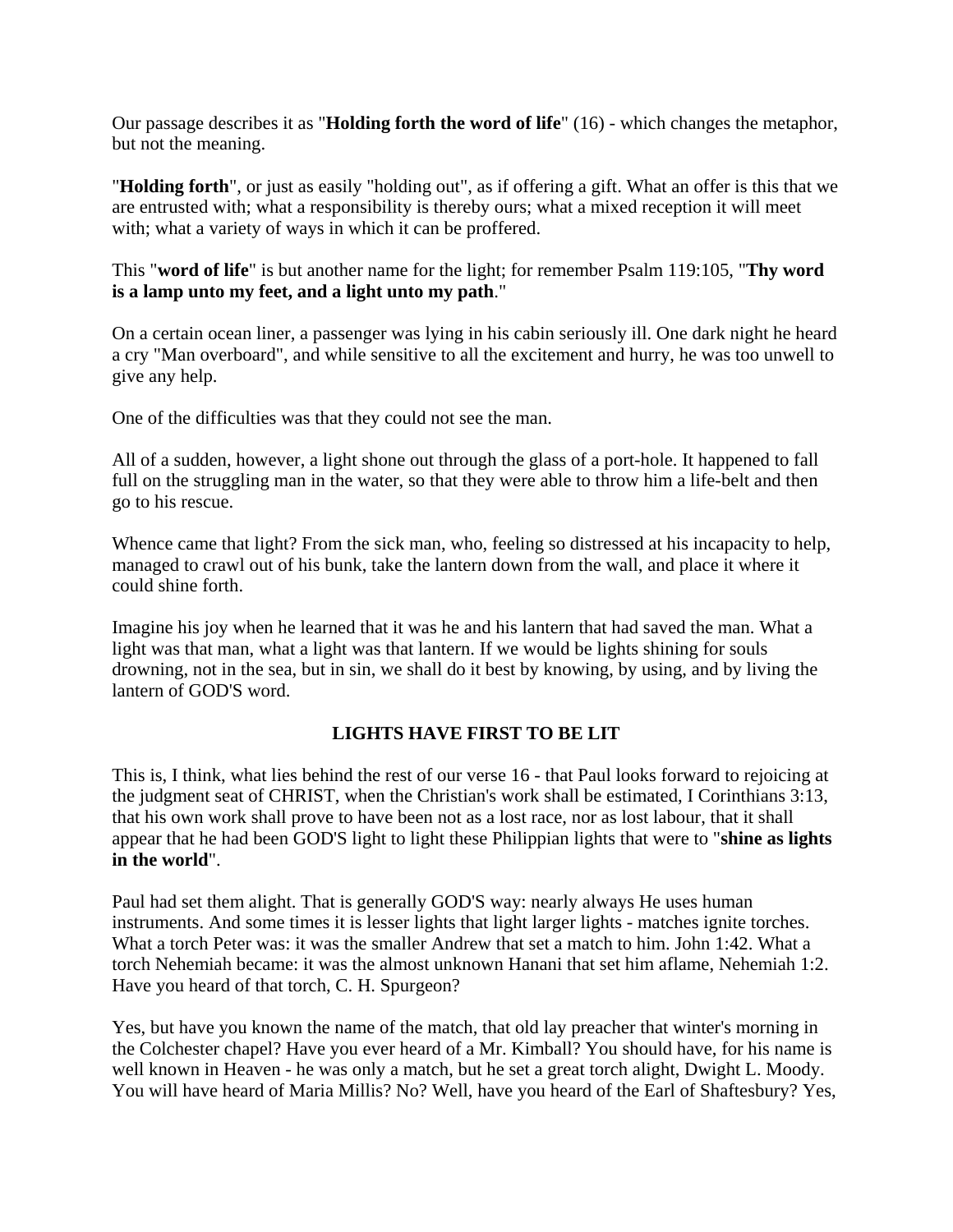of course - he was the torch, but she was the match: his childhood nurse, who sowed the seed, struck the spark, lit the flame.

We can't all be torches, but we can all be matches - though we ourselves are of such insignificant personality as a match, we can, if we are lit, set another ablaze for GOD as a veritable torch. Ah, and more than one. Have you ever played that parlour game, How many candles can you light with one match?

This was the employ that gave Paul the greatest joy of his life - to have led Timothy into the light, "**my own son in the faith**", I Timothy 1:2; or Titus, "**mine own son after the common faith**", Titus 1:4; or Onesimus, "**whom I have begotten in my bonds**", Philemon 10; or Philemon himself, "**thou owest unto me even thine own self**", Philemon 19; and many, many another, including the recipients of this Epistle, "**my joy and crown**", Philippians 4:1!

Make it your aim, my reader, to light as many candles as you can with your match, even if you suffer the burning of your own fingers. You were not lit for yourself alone.

Have you had a kindness ["the kindness", Titus 3:4] shown?

Pass it on !

"Twas not meant for thee alone, Pass it on! Let it travel down the years, Let it dry another's tears, Till in Heaven the deed appears, Pass it on!"

Doggerel, did you say? Well, good sense, anyway - and even, spiritually, good manners.

Paul has in mind the idea of that last longer line, "till in Heaven the deed appears", when he speaks of his desire to "**rejoice in the day of Christ**." May we, too, have that joy.

The late Dean Vaughan, bygone famous trainer of aspiring young ministers of the Gospel - who, by the way, were dubbed "Vaughan's doves" used, in his last lecture to them, to say, "Gentlemen, whatever else you are or do, make sure that you so order your life and ministry that when you get up yonder there shall be many a one who shall take you by the hand and lead you to the Throne and say, 'Lord, in Thy power, this man brought me here.'"

Yes, indeed, bliss for the soul-winner, the life-lighter, Here and Hereafter. But -

### **LIGHTS ARE SACRIFICIAL THINGS**

Do you recall how that, when referring to that flaming torch, John Baptist, our Lord said. "**He was a burning and a shining light**", John 5:35 - there is no shining without burning. The rule is clearly evident in the disappearing wax of the candle - or in the consumption of the oil of the lamp; but it is true in all cases - there is no light without combustion. So the remainder of this